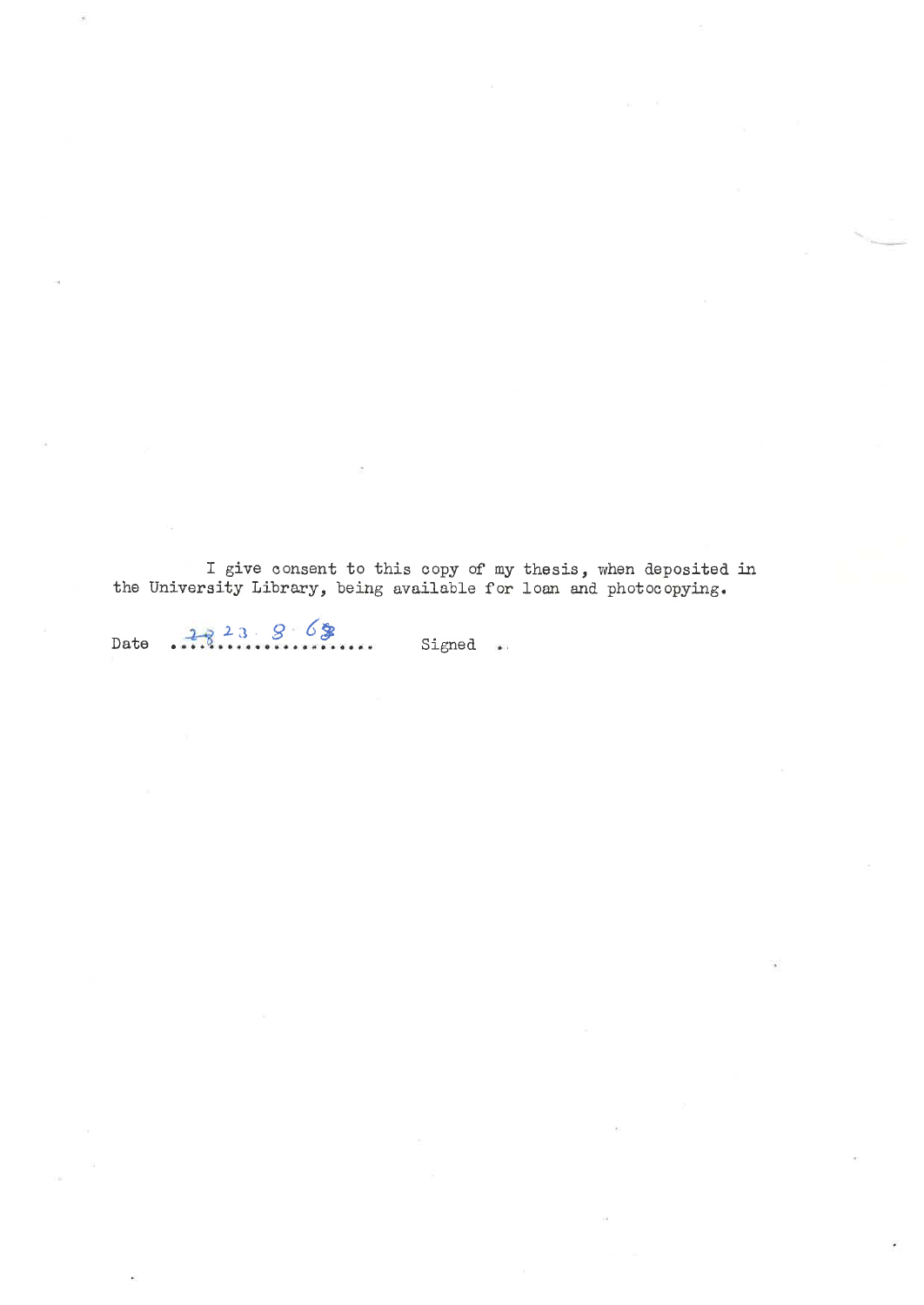

A SOURCES AND USES OF FUNDS STUDY

on

SOUTH AUSTRALIAN FARMS

R.K. Lindner, B.Ag.Sc., B.Ec.,<br>University of Adelaide, Department of Economics Novemben, I967.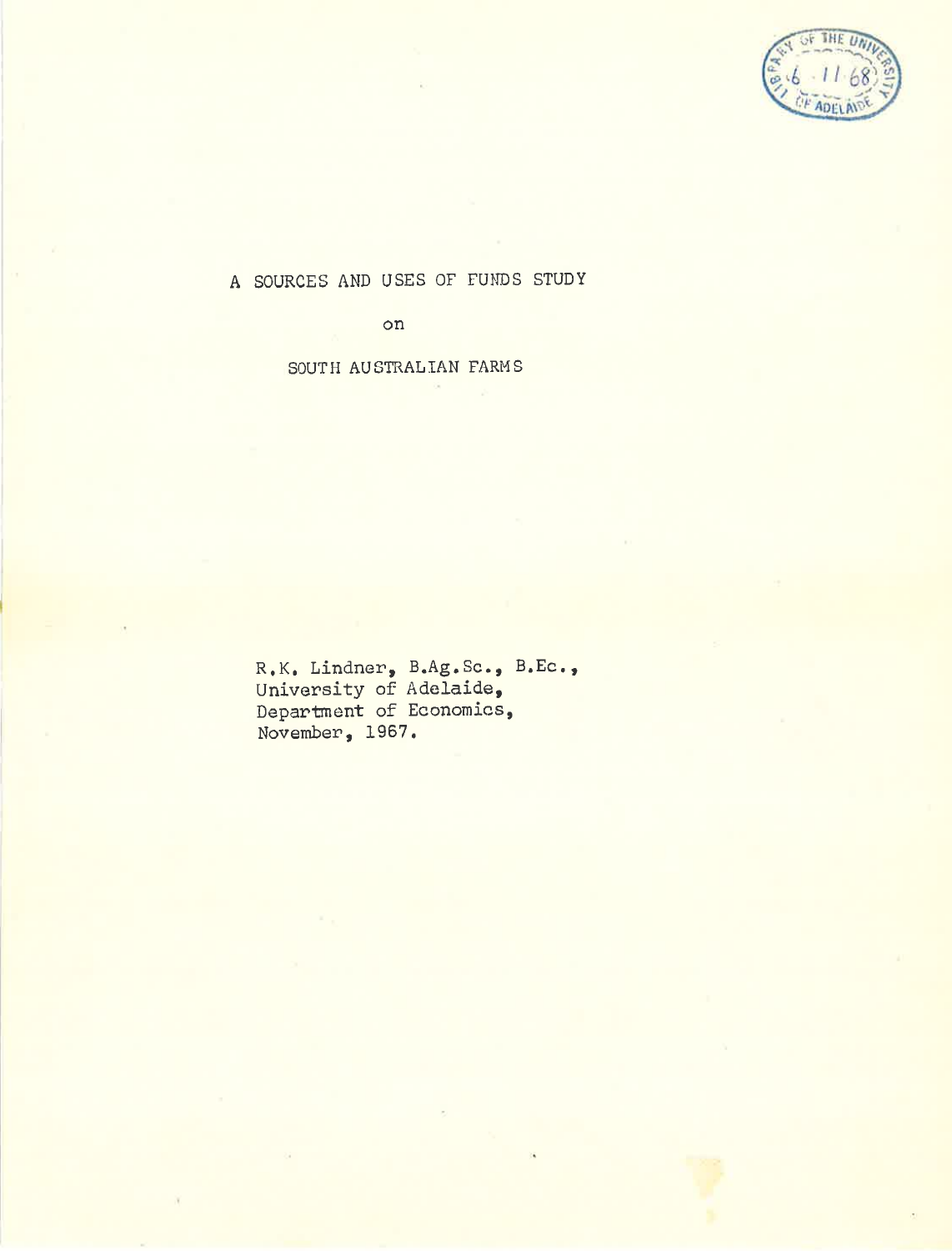## Acknowledgements

This study would not have been possible without the help of a large number of people. including most members of the staff of the Economics Department, but the following deserve special mention. The Reserve Bank of Australia provided generous financial assistance through the Rural Credits Development Fund. The large volume of computational work carried out by Mrs. J. Simmons is gratefully acknowledged. as is the processing of data on the computer by Mrs. L. Ward. Mrs. C. Leckie is also to be thanked for typing a long and by no means easy final draft, while the advice and encouragement so freely given by Mr. J. Ball and Mr. A. Watson were appreciated greatly.

I am especially indebted to Dr. F.G. Jarrett, who was always ready to comment, advise, and assist in the many other ways required of a supervisor. I am also deeply indebted to my wife, who not only transformed illegible copy into readable drafts, but also displayed great patience and understanding for the past three years.

Most important of all however, were the fifty-nine farmers. who through no fault of their own, were selected to participate in the survey, and without whose cooperation this study could never have been contemplated. Nevertheless, the author, as usual, takes full responsibility for all errors and omissions.

R.K. Lindner

University of Adelaide. November, 1967.

 $(ii)$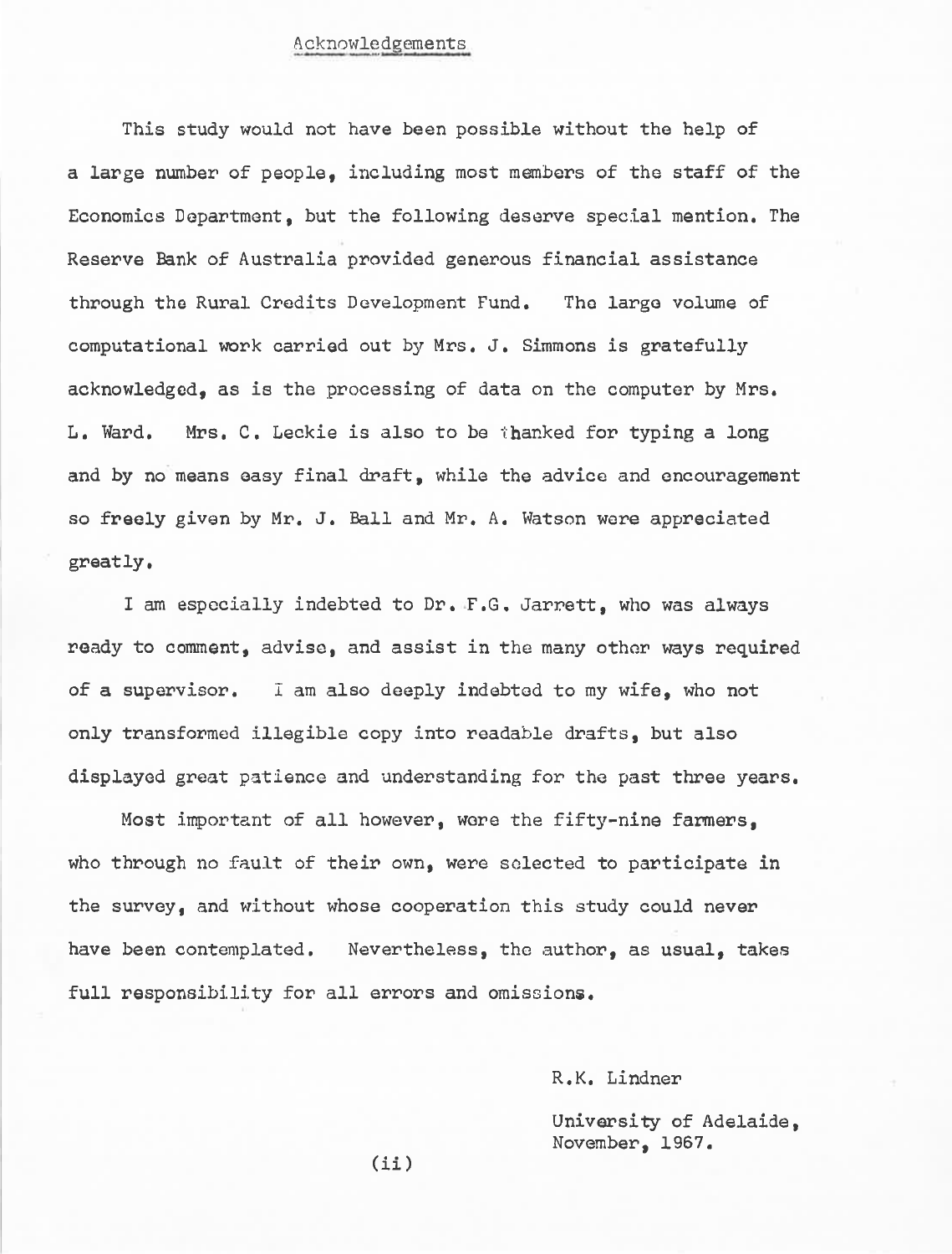## Table of Contents

| Chapter        |                                                                                                                                                       | <u>Page</u>                      |
|----------------|-------------------------------------------------------------------------------------------------------------------------------------------------------|----------------------------------|
| ı              | INTRODUCTION                                                                                                                                          | 1                                |
|                | Background<br>Scope of the Study                                                                                                                      | 1<br>$\overline{3}$              |
| $\overline{c}$ | PROCEDURE AND DESCRIPTION OF THE AREA                                                                                                                 | 5                                |
|                | Selection of the Area<br>Procedure<br>Selection of the Sample<br>Reliability of the Results<br>Description of the Area<br>Some Sample Characteristics | 588<br>10<br>14<br>16            |
| 3              | FARM FUNDS FLOWS                                                                                                                                      | 18                               |
|                | Introduction<br>Definitions<br>Methodology<br>Results and Discussion                                                                                  | 18<br>19<br>22<br>28             |
| 4              | CREDIT - A REVIEW OF THE LITERATURE                                                                                                                   | 43                               |
| 5              | FARM INDEBTEDNESS                                                                                                                                     | 53                               |
|                | Methodology<br>Debt Levels<br>Credit Sources<br>Credit Uses<br>The Interaction Between Sources and Uses<br>Factors Related to Farm Indebtedness       | 53<br>55<br>58<br>63<br>69<br>74 |
| 6              | CREDIT THEORY                                                                                                                                         | 79                               |
|                | Introduction<br>Empirical Evidence<br>Internal<br>Capital Rationing<br>External<br>The Supply of Capital<br>A Conceptual Problem<br>The Role of Time  | 791234<br>89<br>94               |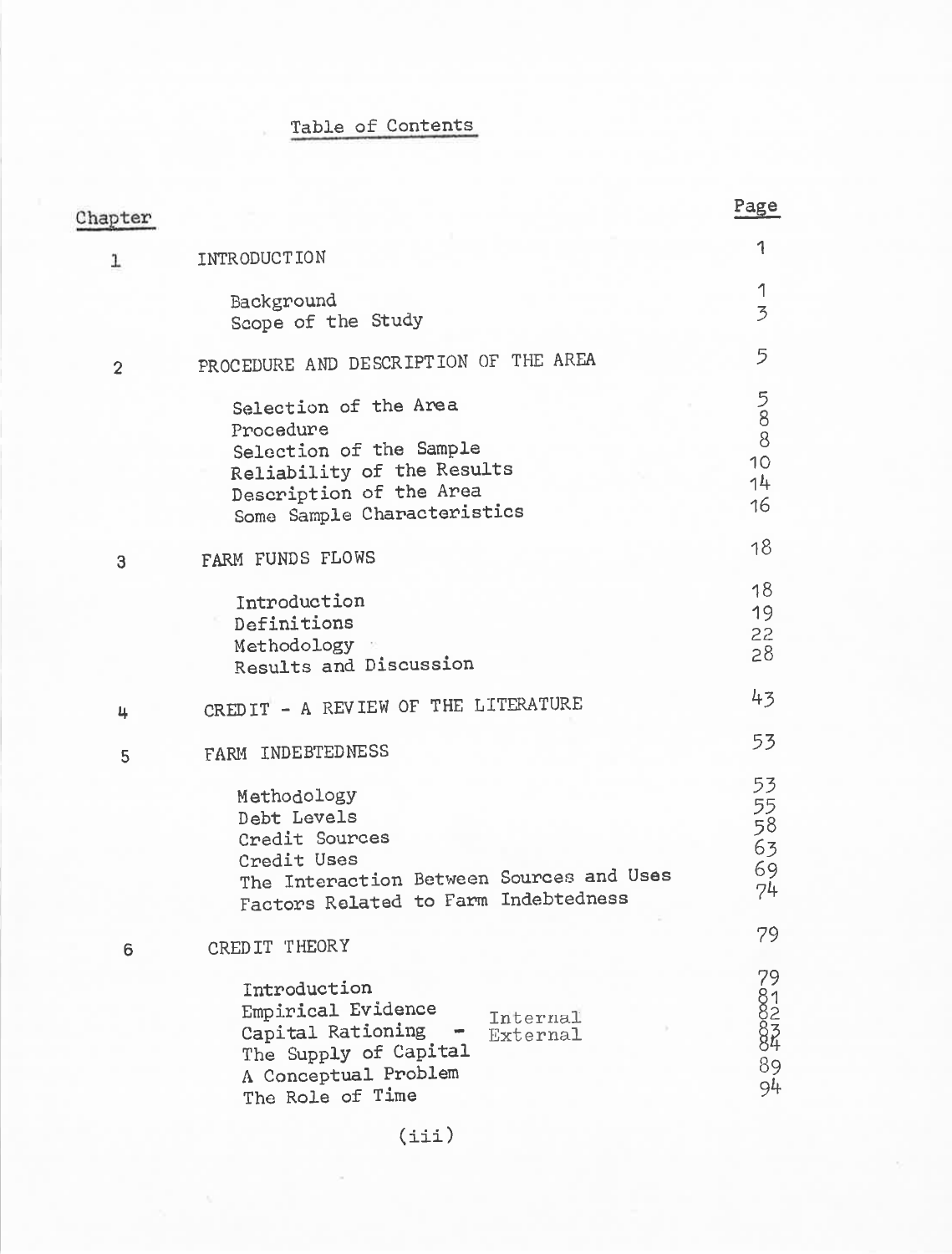| Chapter         |                                                                                                                              | <u>Page</u>                   |
|-----------------|------------------------------------------------------------------------------------------------------------------------------|-------------------------------|
|                 |                                                                                                                              |                               |
| 7               | AVAILABILITY OF CREDIT                                                                                                       | 98                            |
|                 | Introduction<br>Methodology<br>The Supply of Capital<br>External Capital Rationing<br>Results and Discussion                 | 98<br>99<br>102<br>115<br>117 |
| 8               | CREDIT RATIONING - A THEORETICAL MODEL                                                                                       | 124                           |
|                 | Introduction                                                                                                                 | 124                           |
|                 | The Simple Model under Conditions of<br>Perfect Knowledge<br>Hodgman's Model<br>The Modified Model<br>Results and Discussion | 127<br>132<br>134<br>149      |
| <b>APPENDIX</b> | 1                                                                                                                            | 160                           |
| <b>APPENDIX</b> | $\overline{2}$                                                                                                               | 163                           |
| <b>APPENDIX</b> | 3                                                                                                                            | 168                           |
| <b>APPENDIX</b> | 4                                                                                                                            | 171                           |
| <b>APPENDIX</b> | 5                                                                                                                            | 173                           |
| APPENDIX        | 6                                                                                                                            | 176                           |
|                 | SELECTED BIBLIOGRAPHY                                                                                                        | 178                           |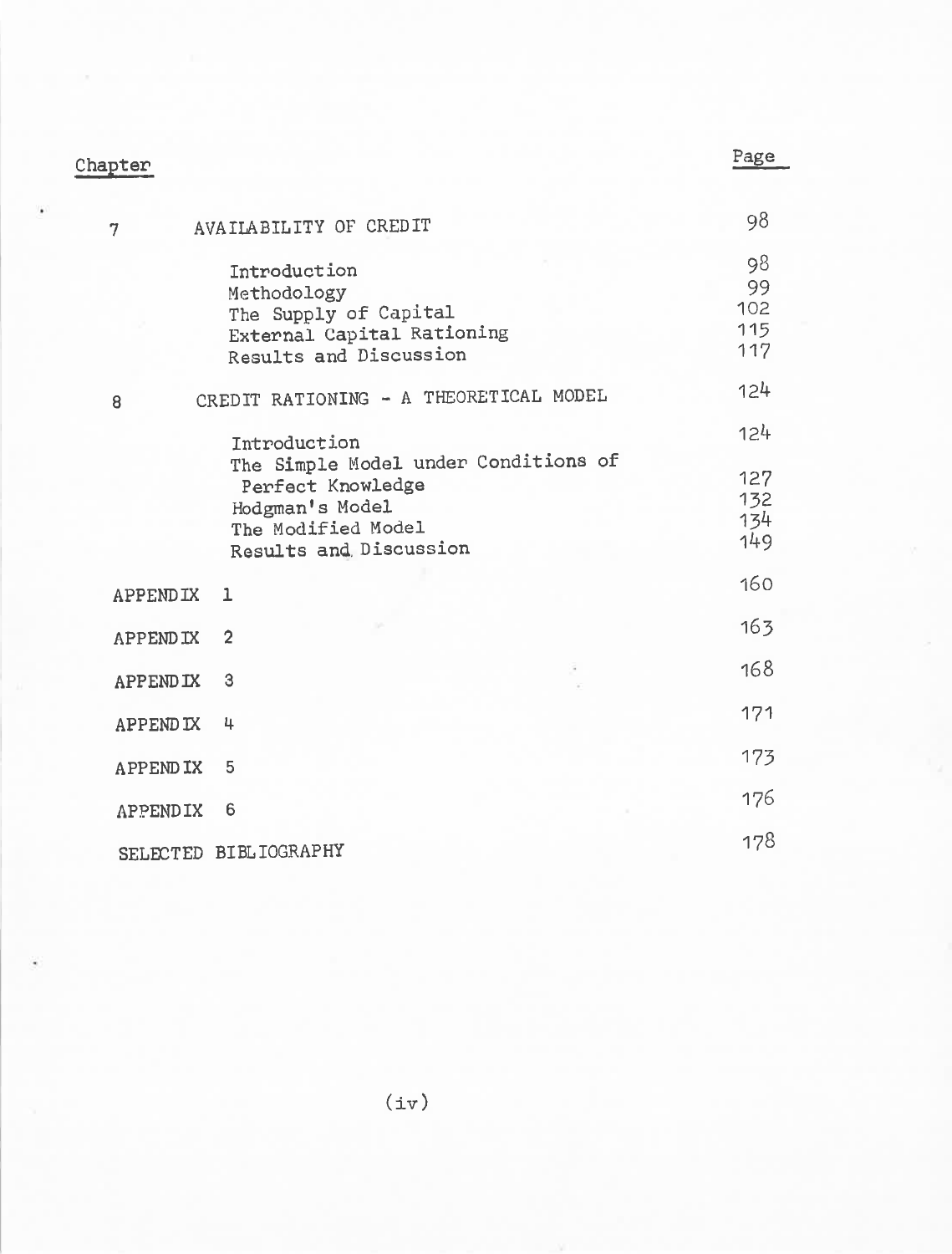## SUMMARY

The twin aims of this study were to derive information on farmers' expenditure patterns and the methods used to finance their expenditure; and to investigate in more detail several aspects of borrowing to finance farm expenditure. Because of the lack of empirical work in both of the above fields which has been carried out in established, well developed, and relatively prosperous regions. this study was conducted in a typical wheat-sheep area in the mid-North of South Australia. The actual area selected was the hundreds of Belalie, Booyoolie, Bundaleer, Caltowie, Crystal Brook, Narridy. Reynolds and Yangya in the county Victoria. Data was collected by way of a random sample survey of fifty-nine wheat-sheep farmers. and covered the three financial years 1961/2 to 1963/4.

Where possible, separate flow of funds statements were constructed for each farm for the years 1961/2. 1962/3. and 1963/4. Unfortunately it was only possible to derive a complete set of funds statements for twenty-six farms. However, the fact that no significant differences were found to exist between the sub-sample of twenty-six farmers and the full sample of fifty-nine with respect to five important farm and personal characteristics suggests that any results derived from the subsample are unlikely to be seriously As expected, farm income was the dominant source of funds. biased. but the most significant feature of cash inflows was the fact that the use of past savings was at least as important as the use of external finance when expenditure exceeded farm cash receipts.

 $(v)$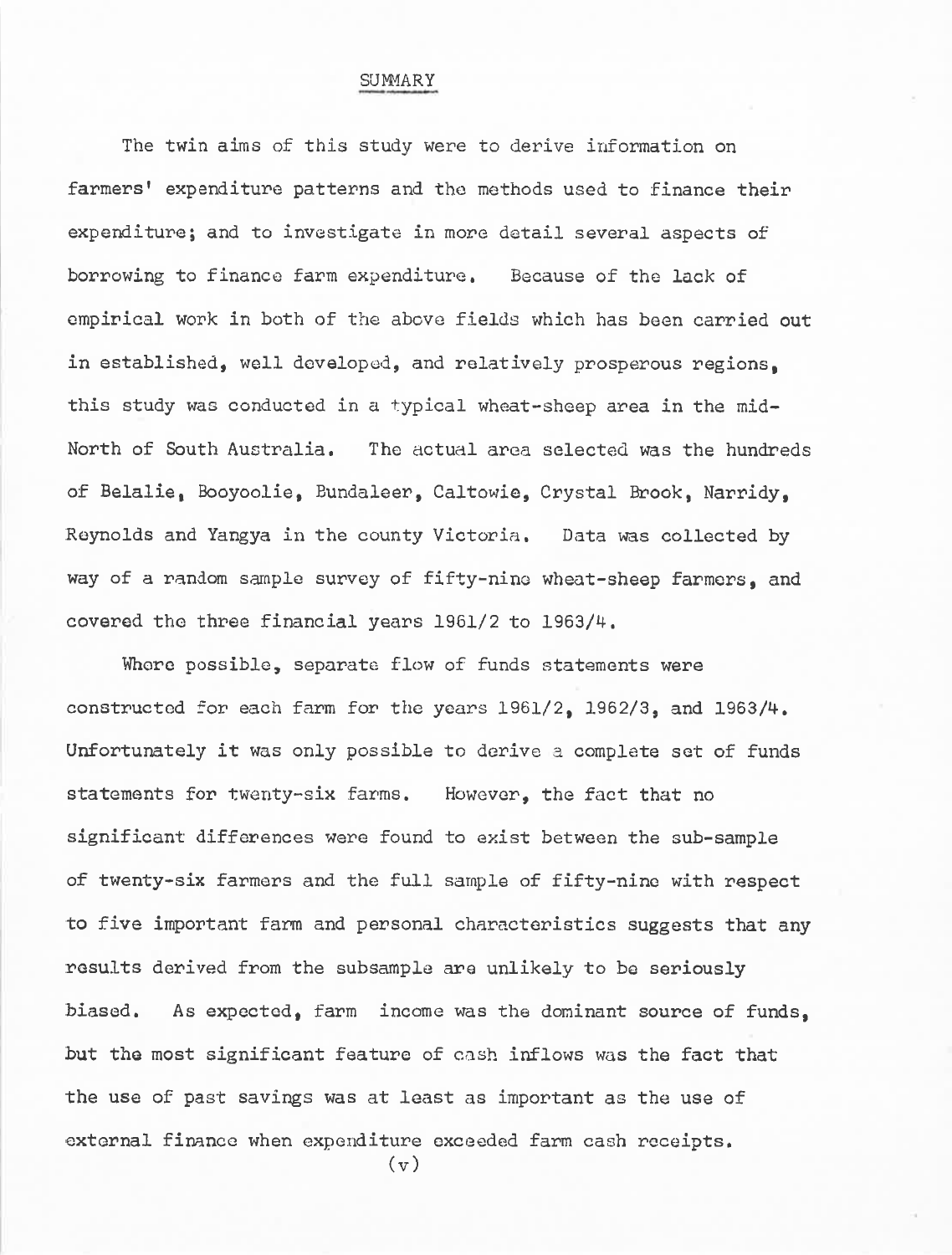Farmers' expenditure was dominated by farm operating expenses. farm investment, and family living expenses. The results suggested that the survey farmers had a low average and marginal propensity to consume, while closer investigation of an apparent relationship between farm receipts and farm investment suggested that short-run changes in farm income may not exert an important influence on farm investment.

An investigation of farmers' borrowing practices showed that the trading banks were the main source of credit in the area studied. but that credit from non-institutional sources also accounted for a large proportion of outstanding debt. Purchase of farm land was by far the most important use made of borrowed funds. However, a breakdown of loans by source and purpose revealed some interesting relationships between the source of the loan and the purpose for which it was used.

To assess the adequacy of the borrowing facilities available to farmers, a method of estimating external capital rationing was devised. Application of this method confirmed the view that, at least in the area studied, farm investment was only rarely constrained by limited availability of credit.

Finally, the application of probability theory to the decision making process was used to construct a theoretical model of lender behaviour under conditions of uncertainty. The model assumed that all lenders base their lending decisions solely on the borrower's ability to repay debt, and was used to demonstrate the conditions under which credit rationing will occur, and to investigate various aspects of the supply of credit.  $(vi)$